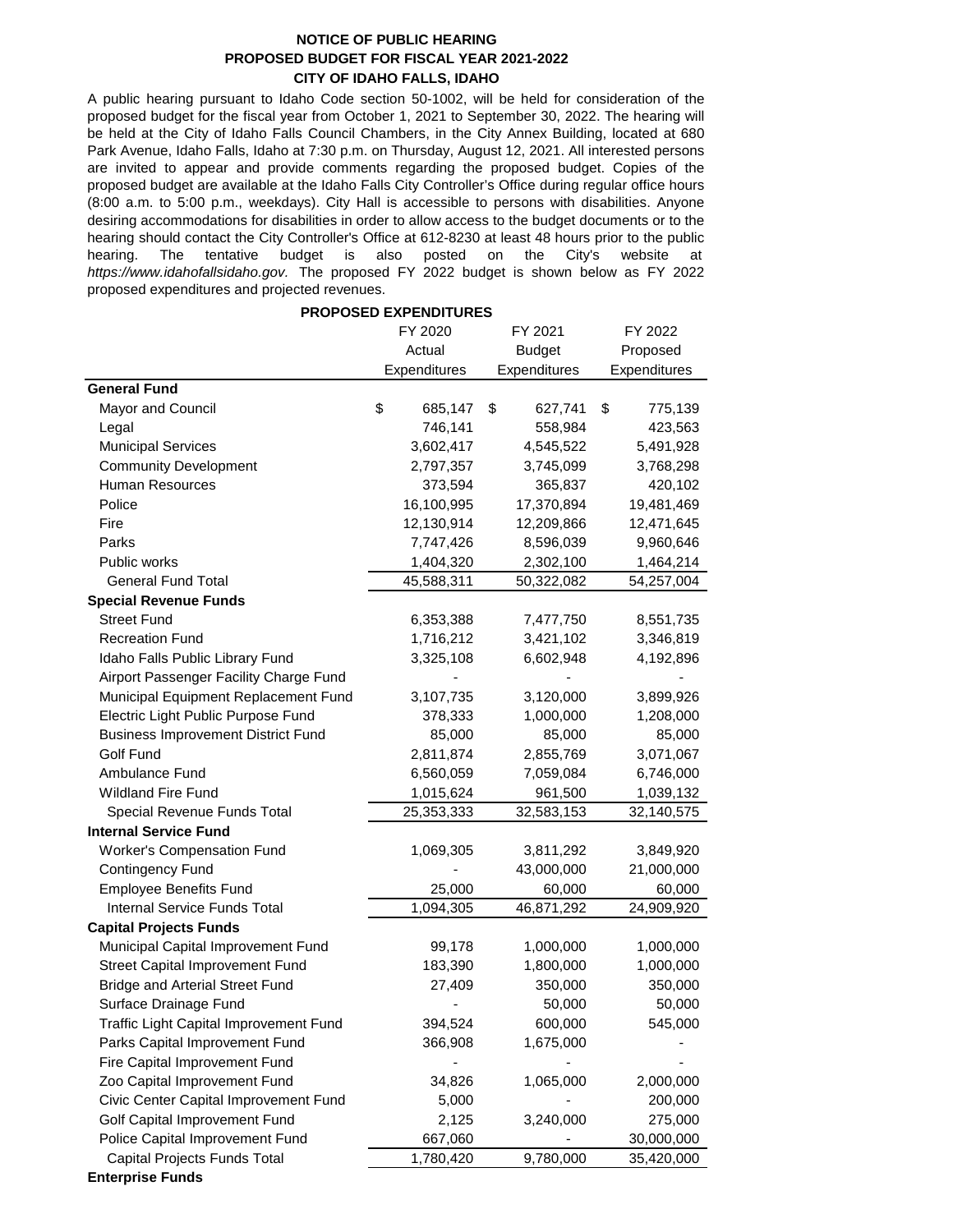| Idaho Falls Airport Fund              | 7,668,559   | 15,426,601  |   | 14,947,775  |
|---------------------------------------|-------------|-------------|---|-------------|
| <b>Water Fund</b>                     | 10,437,367  | 12,206,150  |   | 18,028,041  |
| <b>Sanitation Fund</b>                | 5,171,285   | 5,765,650   |   | 6,333,350   |
| <b>Idaho Falls Power</b>              | 52,615,382  | 89.404.599  |   | 81,995,792  |
| Fiber                                 | 5,259,356   | 6,243,639   |   | 6,170,231   |
| <b>Wastewater Fund</b>                | 10,348,344  | 13,941,650  |   | 21,293,444  |
| <b>Enterprise Funds Total</b>         | 91,500,293  | 142,988,289 |   | 148,768,633 |
| <b>Total Expenditures - All Funds</b> | 165,316,662 | 282,544,816 | S | 295,496,132 |

## **PROJECTED REVENUES**

|                                                | FY 2020           | FY 2021 |               | FY 2022 |             |  |
|------------------------------------------------|-------------------|---------|---------------|---------|-------------|--|
|                                                | Actual            |         | <b>Budget</b> |         | Projected   |  |
|                                                | Revenues          |         | Revenues      |         | Revenues    |  |
| <b>Property Tax Levy</b>                       |                   |         |               |         |             |  |
| <b>General Fund</b>                            | \$<br>30,039,871  | \$      | 30,625,142    | \$      | 32,768,491  |  |
| <b>Streets Fund</b>                            | 3,862,869         |         | 3,904,181     |         | 4,254,181   |  |
| <b>Recreation Fund</b>                         | 717,403           |         | 723,204       |         | 796,204     |  |
| Idaho Falls Public Library Fund                | 2,321,528         |         | 2,349,297     |         | 2,405,394   |  |
| Municipal Capital Improvement Fund             | 779,916           |         | 790,618       |         | 790,618     |  |
| Property Tax Levy Total                        | 37,721,587        |         | 38,392,442    |         | 41,014,888  |  |
| <b>Revenue Sources Other Than Property Tax</b> |                   |         |               |         |             |  |
| General Fund                                   | 18,905,921        |         | 19,064,179    |         | 21,488,513  |  |
| <b>Street Fund</b>                             | 3,466,227         |         | 3,014,000     |         | 3,511,807   |  |
| <b>Recreation Fund</b>                         | 957,312           |         | 2,335,276     |         | 2,637,670   |  |
| Idaho Falls Public Library Fund                | 1,224,510         |         | 1,276,410     |         | 1,240,000   |  |
| Passenger Facility Fund                        |                   |         |               |         |             |  |
| Municipal Equipment Replacement Fund           | 2,449,222         |         | 2,200,000     |         | 2,419,100   |  |
| Electric Light Public Purpose Fund             | 891,153           |         | 1,208,000     |         | 1,208,000   |  |
| <b>Business Improvement District Fund</b>      | 92,064            |         | 90,000        |         | 90,000      |  |
| Golf Fund                                      | 2,679,116         |         | 2,733,173     |         | 3,010,540   |  |
| <b>Worker's Compensation Fund</b>              | 1,263,124         |         | 1,990,496     |         | 1,955,503   |  |
| <b>Employee Benefits Fund</b>                  | 78,370            |         | 2,000,000     |         | 50,000      |  |
| <b>Emergency Medical Service Fund</b>          | 6,933,769         |         | 6,928,974     |         | 7,097,114   |  |
| <b>Wildland Fire Fund</b>                      | 452,758           |         | 1,180,000     |         | 1,200,000   |  |
| Municipal Capital Improvement Fund             | 28,958            |         | 20,000        |         | 20,082      |  |
| Street Capital Improvement Fund                | 556,414           |         | 615,000       |         | 307,000     |  |
| <b>Bridge and Arterial Street Fund</b>         | 298,734           |         | 160,000       |         | 160,000     |  |
| Surface Drainage Fund                          | 42,482            |         | 41,500        |         | 41,500      |  |
| Traffic Light Capital Improvement Fund         | 468,170           |         | 467,600       |         | 436,596     |  |
| Parks Capital Improvement Fund                 | 289,111           |         | 1,552,000     |         | 65,000      |  |
| Fire Capital Improvement Fund                  |                   |         |               |         | 400,000     |  |
| Zoo Capital Improvement Fund                   | 422,385           |         | 1,167,000     |         | 2,000,000   |  |
| Civic Center Capital Improvement Fund          | 123,397           |         |               |         | 200,000     |  |
| Golf Capital Improvement Fund                  | 287,235           |         | 3,291,181     |         | 291,600     |  |
| Police Capital Improvement Fund                | 667,060           |         |               |         | 30,000,000  |  |
| Idaho Falls Airport Fund                       | 7,904,017         |         | 15,426,601    |         | 14,947,300  |  |
| Water Fund                                     | 12,186,537        |         | 11,246,500    |         | 11,762,500  |  |
| Sanitation Fund                                | 5,880,750         |         | 4,704,000     |         | 5,214,000   |  |
| <b>Idaho Falls Power</b>                       | 61,621,421        |         | 81,433,525    |         | 68,045,982  |  |
| Fiber                                          | 1,162,227         |         | 922,064       |         | 1,251,455   |  |
| <b>Wastewater Fund</b>                         | 12,356,722        |         | 12,535,000    |         | 12,874,000  |  |
| Fund Balance use                               |                   |         | 66,549,895    |         | 60,555,982  |  |
| <b>Other Revenue Sources Total</b>             | 143,689,166       |         | 244, 152, 374 |         | 254,481,244 |  |
| <b>Total Revenues - All Funds</b>              | \$<br>181,410,753 | \$      | 282,544,816   | \$      | 295,496,132 |  |

I, Kathy Hampton, City Clerk of the City of Idaho Falls, Idaho certify that the above is a true and correct statement of the proposed expenditures by fund and the entire estimated revenues and other sources of the City of Idaho Falls, Idaho for the fiscal year 2021-2022; all of which have been tentatively approved by the City Council on July 29, 2021 and entered at length in the Journal of Proceedings.